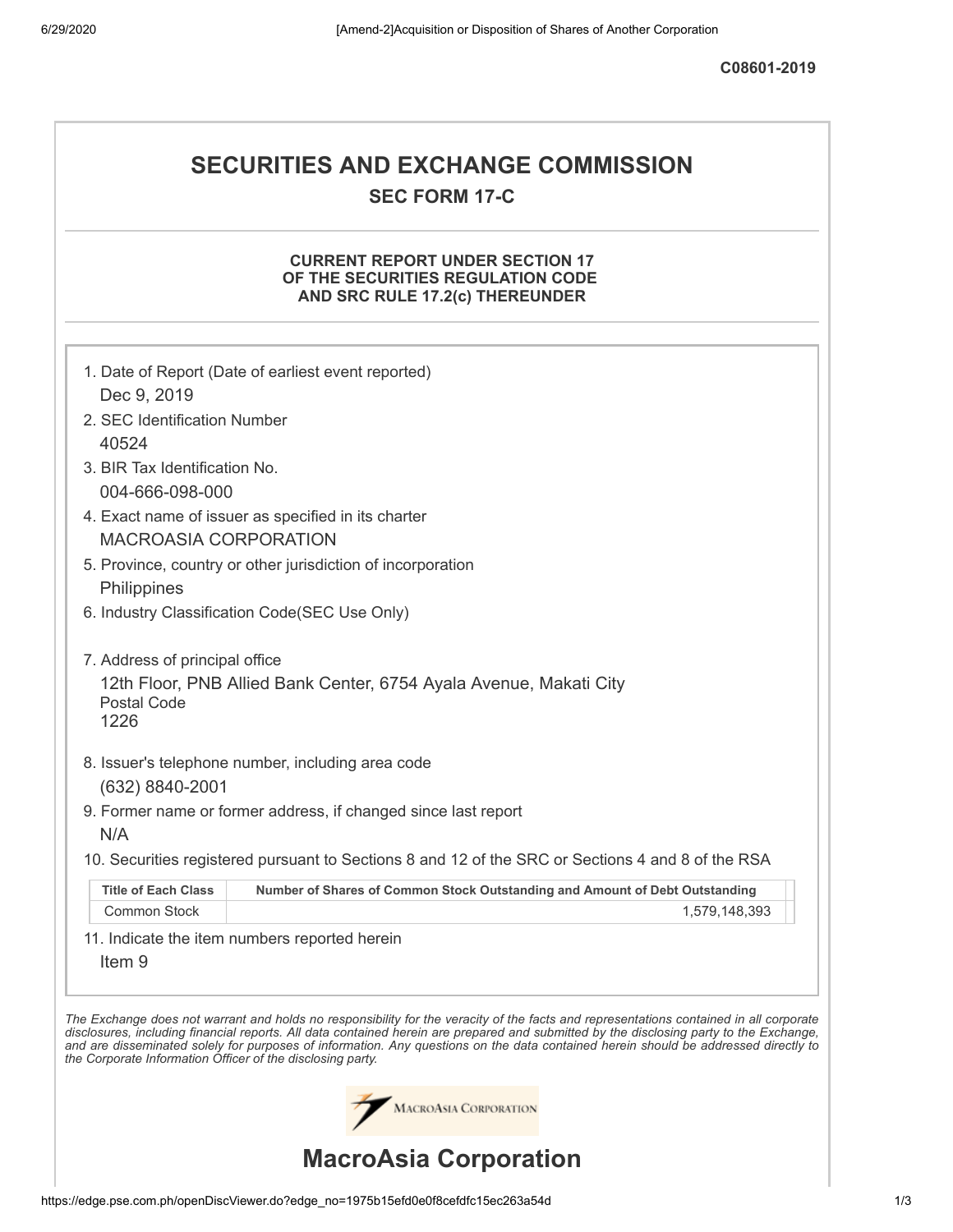

## **PSE Disclosure Form 4-2 - Acquisition/Disposition of Shares of Another Corporation** *References: SRC Rule 17 (SEC Form 17-C) and Section 4.4 of the Revised Disclosure Rules*

**Subject of the Disclosure**

Sale of 20% Shares in Macroasia Airport Services Corporation

## **Background/Description of the Disclosure**

MacroAsia Corporation ("MacroAsia" or "MAC"), the Philippines' dominant aviation support service provider and Japan's Konoike Transport Co. Ltd ("Konoike Transport") have agreed to a mutually beneficial partnership. MacroAsia shall acquire 30% stake in Japan Airport Service Co. Ltd. ("JASCO") through NKS Holding Co. Ltd., the Tokyo-based subsidiary of Konoike Transport and Parent Company to JASCO, while a 20% stake of MacroAsia's wholly-owned ground handling subsidiary, MacroAsia Airport Services Corporation ("MASCORP") will be acquired by Konoike Transport.

On November 5, 2019 this cross-border transaction was concluded in a signing ceremony held in Century Park Hotel, Manila.

**Date of Approval by Board of Directors** Nov 5, <sup>2019</sup>

Rationale for the transaction including the benefits which are expected to be accrued to the Issuer as a result of the **transaction**

Through this partnership, the sustainable growth of MacroAsia in the next 10 years will be reinforced. Japan's robust growth in local and international travelers will create tremendous demand on airport ground handlers and other aviation support service providers. In fact, based on Japanese government targets by 2020 foreign travelers/tourists will reach 40 Million and 60 Million by 2030. These positive factors such as growth in inbound tourism, construction of additional runways and the marked increase in the number of flights operated by major airlines and LCCs all points to a considerable increase in infrastructure development and demand stimulation at the national level. Currently, Konoike's Airport-Division operates in six (6) airports, namely; Narita, Haneda, Kansai, Fukuoka, Itami and Kobe. With the help of MASCORP in addressing the human capital issue, it intends to operate in other airports. The partnership will provide Konoike Transport the advantage of being able to secure the needed human resources from the Philippines, through MASCORP, to support the expected growth in demand for passenger and ground handling services.

MacroAsia Airport Services Corporation will receive recurring monthly service fees for every deployed staff, and MacroAsia Corporation shall share correspondingly in the net earnings of JASCO.

| Details of the acquisition or disposition         |                                                                                                                                                                                                                                                                                                                                                                                                                                                                             |  |
|---------------------------------------------------|-----------------------------------------------------------------------------------------------------------------------------------------------------------------------------------------------------------------------------------------------------------------------------------------------------------------------------------------------------------------------------------------------------------------------------------------------------------------------------|--|
| <b>Date</b>                                       | Nov 29, 2019                                                                                                                                                                                                                                                                                                                                                                                                                                                                |  |
|                                                   |                                                                                                                                                                                                                                                                                                                                                                                                                                                                             |  |
| <b>Manner</b>                                     |                                                                                                                                                                                                                                                                                                                                                                                                                                                                             |  |
| Cash Sale Transaction.                            |                                                                                                                                                                                                                                                                                                                                                                                                                                                                             |  |
| Description of the company to be acquired or sold |                                                                                                                                                                                                                                                                                                                                                                                                                                                                             |  |
|                                                   | About MacroAsia Airport Services Corporation<br>MacroAsia Airport Services Corporation (MASCORP) was incorporated on September 12, 1997 to provide, manage,<br>promote and/or service any and all ground handling reguirements of military and/or commercial aircraft for passengers<br>and cargo. MASCORP commenced its ground handling operations on April 19, 1999 at the NAIA, and has been<br>generating both domestic and export sales.                               |  |
|                                                   | MASCORP is currently present in 27 airport locations all over the country and has 38% market share in the Philippines.                                                                                                                                                                                                                                                                                                                                                      |  |
|                                                   | It is a globally-recognized ground handling company, having been awarded several times by its airline clients as among<br>their best ground handler in the world. Its airline clients include Philippine Airlines, PAL Express, Japan Airlines, Jetstar<br>Japan, Air Niugini, All Nippon Airways, China Airlines, Korean Air, Jeju Air, Jin Air, Silk Air, Air Seoul, Lucky Air, Qatar<br>Airways, Kuwait Airways, United Airlines, Tiger Air Taiwan and Turkish Airlines. |  |